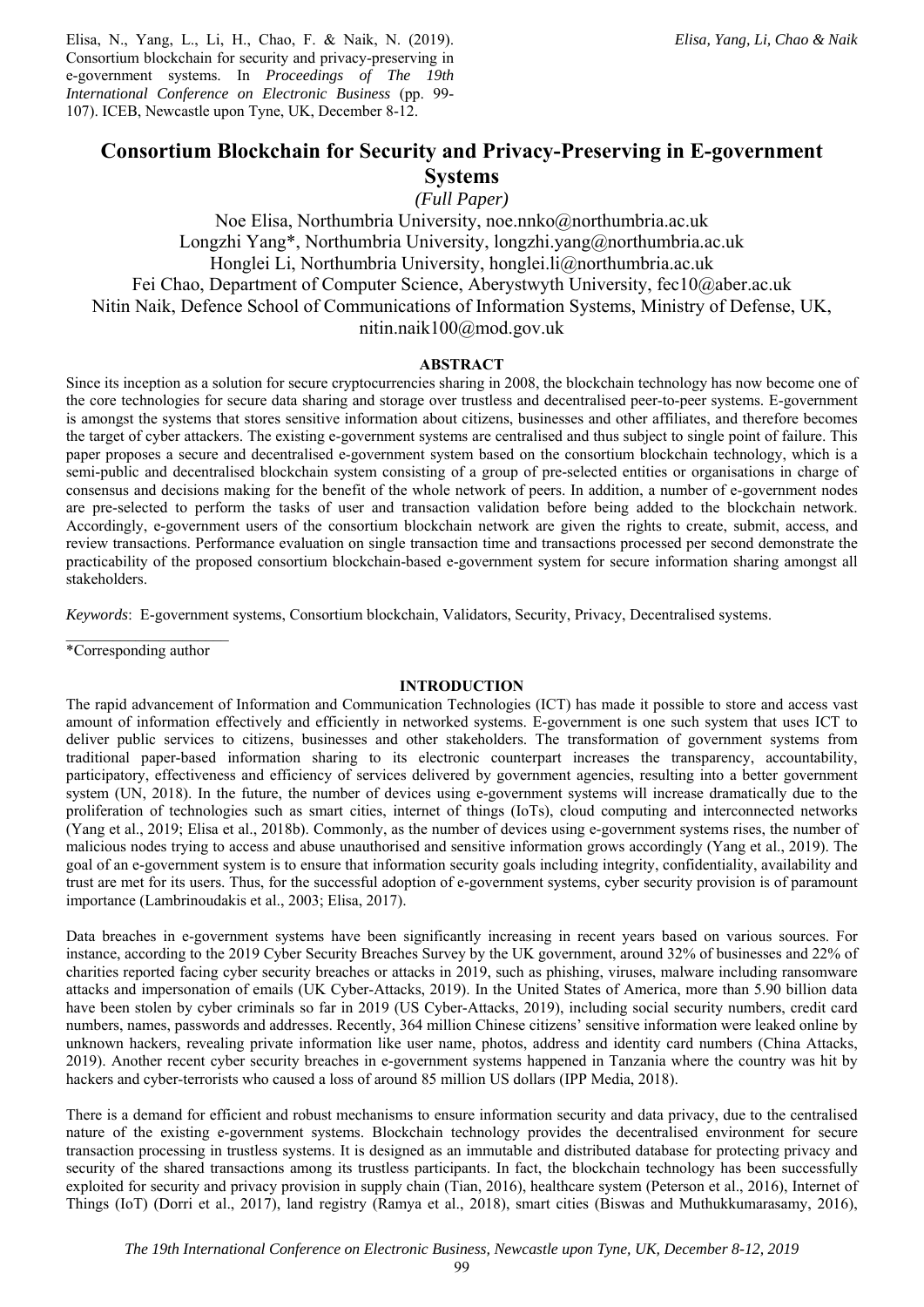educational systems (Turkanovi´c et al., 2018), in addition to the well-known e-currency. The blockchain technology can be public (permissionless), private (permissioned) or consortium (semi-public and semi-private). One type of blockchain technology that is designed to meet the need of the enterprise is the consortium blockchain. The consortium blockchain technology is a semi-public and decentralised blockchain system which consists of a group of pre-selected entities or organisations responsible for consensus and decisions making for the benefit of the whole network of peers.

This study proposes a secure and decentralised e-government system based on the consortium blockchain technology. Briefly, the proposed consortium blockchain-based e-government system consists of four layers namely the services access layer, consortium blockchain layer, network layer and ledger storage layer. The service access layer provides services to egovernment users by connecting their devices to the consortium blockchain-based e-government system. The consortium layer includes a number of pre-selected e-government nodes for validating users and transactions before being added to the blockchain network. The network layer ensures the connectivity between different entities of the proposed systems. The ledger storage layer stores off-chain (sideDB) data such as images, PDFs, DOCs, contracts, and other files that are too large to be stored in the blockchain or that are required to be deleted or changed in the future. The performance evaluation based on the number of transactions processed per second and on the time for processing a single transaction by varying the number of validators in the consortium blockchain network have proved that, the proposed system is suitable for security and privacy assurance in e-government systems.

The remainder of this paper is organised into four sections namely background, consortium blockchain-based e-government system, performance evaluation and finally conclusion and future direction as follows.

# **BACKGROUND**

This section details the background on the blockchain technology and e-government systems.

### **Blockchain Technology**

The blockchain technology is a decentralised peer to peer (P2P) network that maintains a list of continuously growing shared database (ledger) running on the Internet. The transactions are chained together to form a "block" of records, thus named as blockchain. Each participant of the blockchain network has a pair of private and public key for signing and verifying transactions (Nakamoto, 2008). SHA-256 Cryptographic Hash Algorithm (Wolrich et al., 2014) is a commonly used to generate the hash value from the public key of each participant, which is then used as the participant's identity. The participants of the blockchain network use the distributed consensus algorithms such as Prof of Work (PoW) (Nakamoto, 2008), Proof of Stake (PoS) (Mingxiao et al., 2017), Delegated PoS (Mingxiao et al., 2017) or Byzantine Fault Tolerance (Mingxiao et al., 2017), to agree on the validity and the order in which transactions are added to the blockchain network.

A blockchain ledger in illustrated in Figure 1. The first block known as the genesis is formed by hardcoding and embedding random transactions into the blockchain software (Nakamoto, 2008). The upper part of each block contains its header and the lower part contains the list of transactions (body). The header includes the cryptographic hashes of the current and previous block headers linked together to create a secure chain of blocks. The header also stores the timestamp, a nonce, block version, and the root hash of all transactions stored in that block. The timestamp is used to indicate the time taken (representing the difficulty) to mine and add the block. The block version indicates the validation rules followed to create the block. The nonce is a 4-byte unique random number which normally starts with 0 and increases for every next transaction. The root hash of the transactions is derived from a Merkle tree as shown in the lower part of Figure 1. In a Merkle tree, each leaf node contains a hash of a single transaction, and all non-leaf nodes store the hashes of their children. A typical Merkle tree consists of two (2) branches, making each node hold up to two children. The Merkle root summarises all transactions in the block so as to maintain the integrity of data in case of tempering.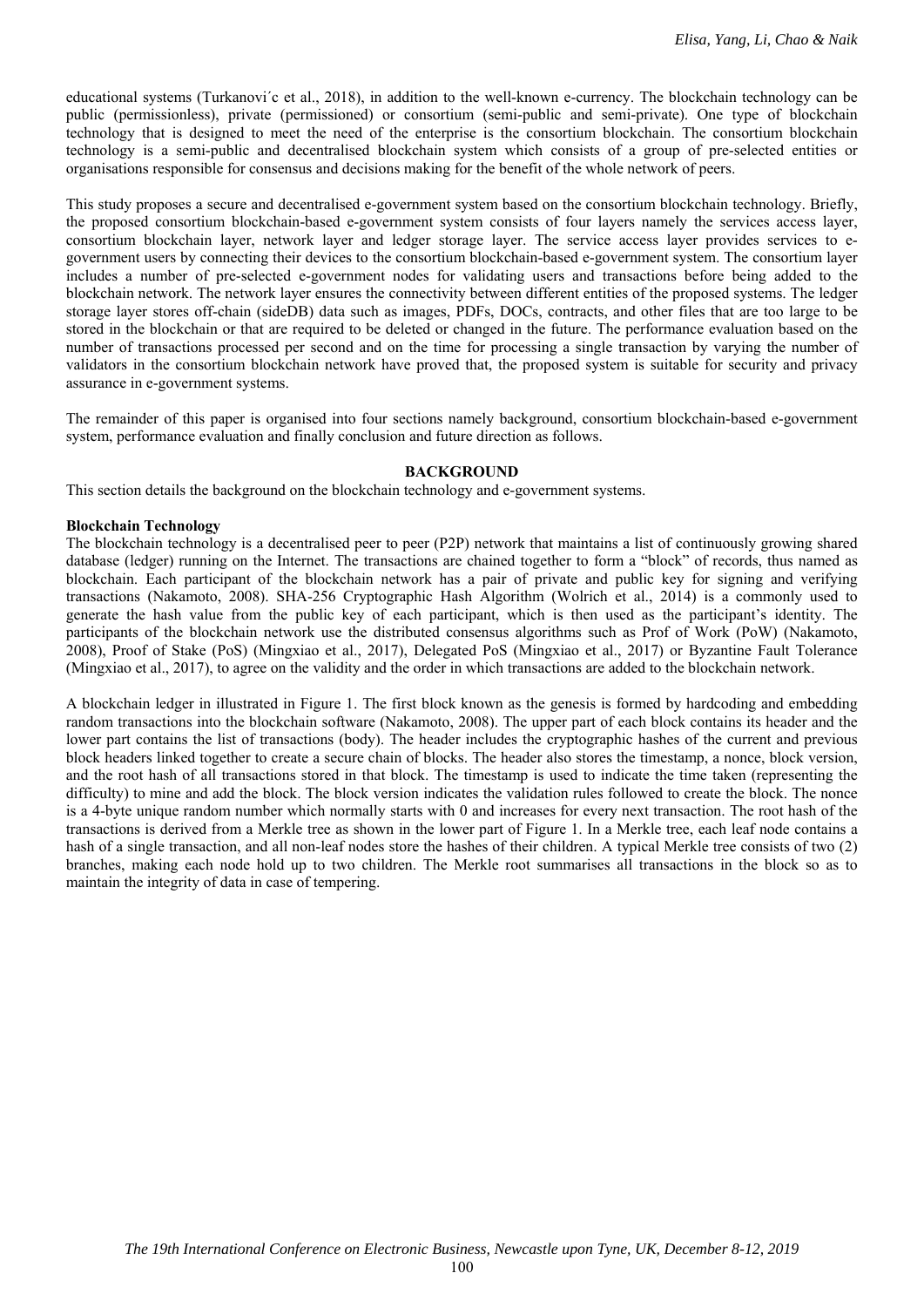

Figure1: An example of a detailed blockchain ledger.

Example applications of blockchain technologies include Bitcoin (support decentralised cryptocurrencies) (Nakamoto, 2008), Ethereum (support self-executing digital smart contracts) (Buterin et al., 2014), Hyperledger Fabric (support development of general enterprise solution) (Cachin, 2016), amongst others. Typically, the blockchain technology can be either public (permissionless), private (permissioned) or consortium (semi-public and semi-private) as detailed below.

*Public blockchain:* In a public blockchain, any individual can view, modify, and audit the blockchain without having a single entity in charge of the whole network. The consensus and decision making is reached through a decentralised consensus manner such as PoW in bitcoin (Nakamoto, 2008). The computation power of the participants of the blockchain network is used to select one participant powerful enough to add new transitions to the distributed ledger. The participants are incentivised every time when adding new transactions to the blockchain network, and thus this motivates everyone to use more computations to get the chance of adding transaction to the ledger. In public blockchain network, the higher the number of users, the more secure the network; as it creates a network of trusted individuals between the participants.

*Private blockchain:* The private blockchain is owned by an individual organisation who is responsible for granting access to the network for new users. Only few specific individuals in the origanisations have rights to validate transactions and blocks, and append them to the blockchain network. It is centralised compared to the public blockchain.

*Consortium blockchain:* The consortium blockchain consists of a pre-selected set of nodes or computers that are responsible for controlling access to the blockchain network resources (Dib et al., 2018). The goal of the consortium blockchain is to eliminate the individual/single autonomy of the private blockchain by having multiple entities or organisations in charge of consensus and decision making for the benefit of the whole network of peers. Since only pre-selected organisations are allowed to validate transactions and consensus, incentives are not necessary in this network. The pre-selected set of nodes make it partially private, partially public and semi-decentralised. More precisely, it provides the benefits of public blockchain in terms of efficiency and scalability while still permit some degree of central safeguarding and monitoring like in private blockchain. The consortium blockchain such as Hyperledger fabric (Cachin, 2016) is designed to meet the needs of the enterprises where a group of collaborating agencies exploit the blockchain technology to improve service delivery. All consensus participants of the consortium blockchain are known and reputable, therefore, malicious users cannot join the network freely.

# **E-government Systems**

E-government systems use ICT to provide friendly services to citizens and businesses across different government departments. The use of e-government web portals enables organisations in private and public sectors to interact directly regardless of their physical locations around the world, whilst simultaneously improving the quality, convenience, transparency, efficiency and effectiveness of public services. It is becoming a mandatory for most countries across the world to use digital communication between citizens, businesses and the government (UN, 2018). Additionally, the use of e-government makes public administrators and officials more democratic and responsible due to the provided tractability and transparency.

E-government systems are categorised into four groups including Government to Citizens (G2C), Government to Business (G2B), Government to its Employees (G2E), and Government to Government (G2G) (Karokola, 2012). G2C is the interaction between citizens and government via government web portals. G2B involves communication between the government and business partners or other corporate organisations to share information such as procurements, company registration and payment for licenses and taxes. G2E can be referred to as intra-government communication concerned with the sharing of the documents among employees of the government. G2G is the interactions with other governments as well as the internal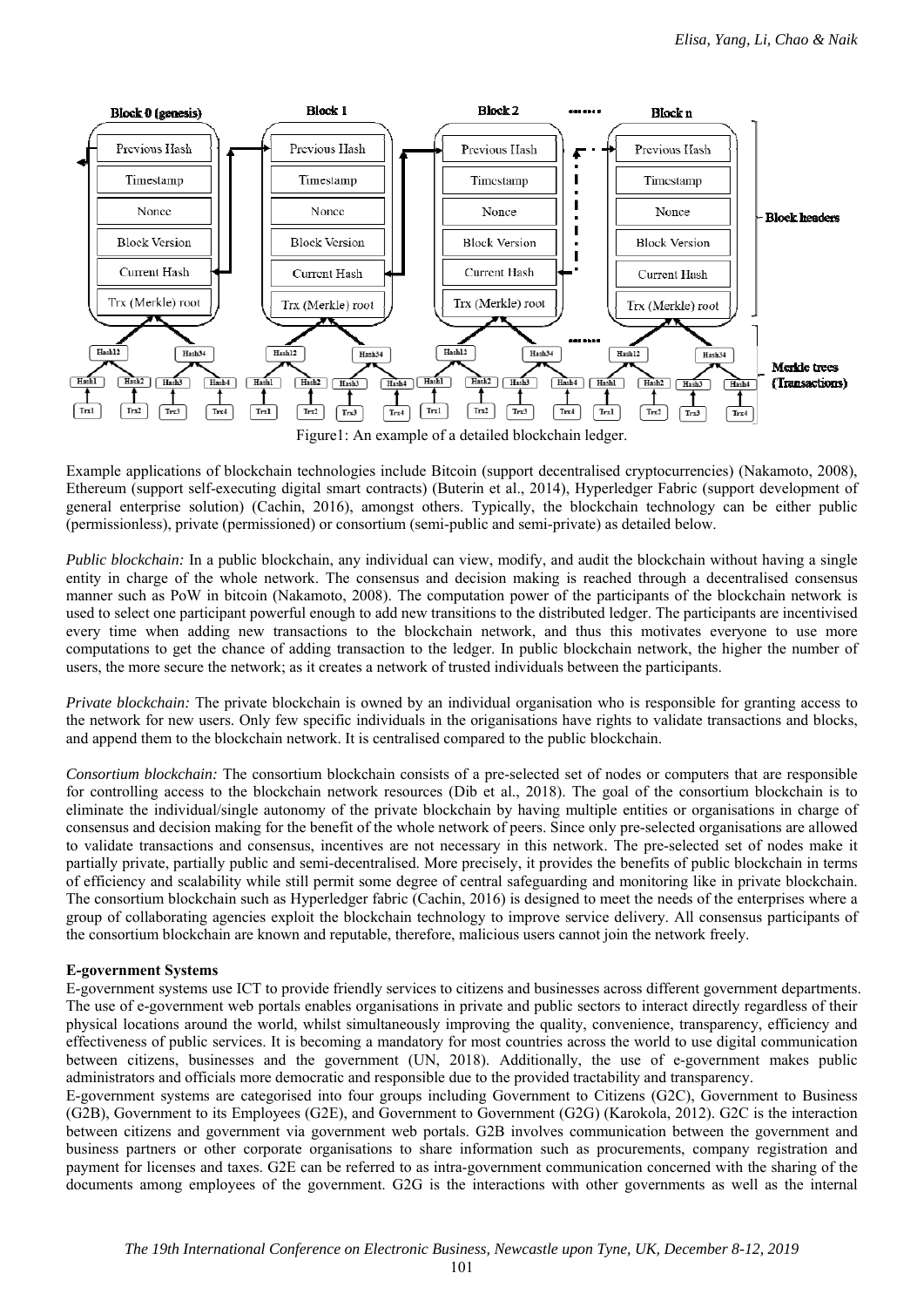communication between government agencies or department by following the established rules governing public services delivery.

The existing technologies for delivering e-government services to citizens and other stakeholders include web portals, mobile phones (sms and mobile applications), and electronic identity (eID) (Stefanova et al., 2006). E-government web portal is an integrated application that serves as an entry to government websites to provide individuals direct access to online services provided by the government. Mobile government uses mobile phones within public administrations to deliver services to individuals. The eID is the digital identity which is assigned to citizen or an organisation to help the government to authenticate legitimate users (Stefanova et al., 2006). An individuals can use the same eID to access to different services offered by different public departments. eID solution can also be provided using mobile technologies (Stefanova et al., 2006). Common to these technologies is that, information collected from individuals are stored in centralised databases and servers. The centralised management systems can become a single point of failure or target to malicious users. Numerous artificial intelligence techniques such as (Yang et al., 2017; Elisa et al., 2018) have been exploited to develop intrusion detection systems (IDSs) that can also be used by e-government systems to enforce security, but they cannot be used to preserve privacy neither ensure decentralisation (Elisa et al., 2018b).

### **CONSORTIUM BLOCKCHAIN-BASED E-GOVERNMENT SYSTEM**

The proposed consortium blockchain-based e-government architecture is illustrated in Figure 2. It consists of four layers including services access layer, consortium blockchain layer, network layer and the ledger storage layer. The services access layer comprises of e-government users and various devices for providing access, computing resource, and storage of user's credentials. The consortium blockchain layer is a P2P network of pre-selected e-government validators responsible for validating transactions and authenticating e-government users before joining the network. Also, the consortium blockchain layer is responsible for provision of various services to users including consensus, P2P communication, and users' identity management. The network layer is for providing the connectivity between users, e-government consortium blockchain network and the ledger storage. The ledger storage layer is for storing off-chain (sideDB) data such as images, PDFs, DOCs, contracts, and other files that are too large to be stored in the blockchain or that are required to be deleted or changed in the future. The requirement of the ledger storage layer is because the blockchain database is append-only and immutable, so there is no chance of deletion in the future. Each of these layers is detailed in the following subsections.



Figure 2: The proposed consortium blockchain e-government system.

### **Service Access Layer**

This layer consists of e-government user information and various devices for providing access, computing resource, and storage of credential data. User's devices on this layer can be PCs, laptops, smart phones, tables, through which they can write or read data to the e-government consortium blockchain network. The devices at this layer will use blockchain interface embedded on web browser or mobile application to interact with the blockchain network of government consortium nodes.

Initially, when an e-government user signs up for government services, a private key, public key, identity and the corresponding blockchain address will be generated and stored in his/her wallet as illustrated in Algorithm 1. Note that, the blockchain wallet will be generated as soon as the user signs up with e-government system. The private key is for signing and authorising transactions where verification by other blockchain entities is done by using the corresponding public key.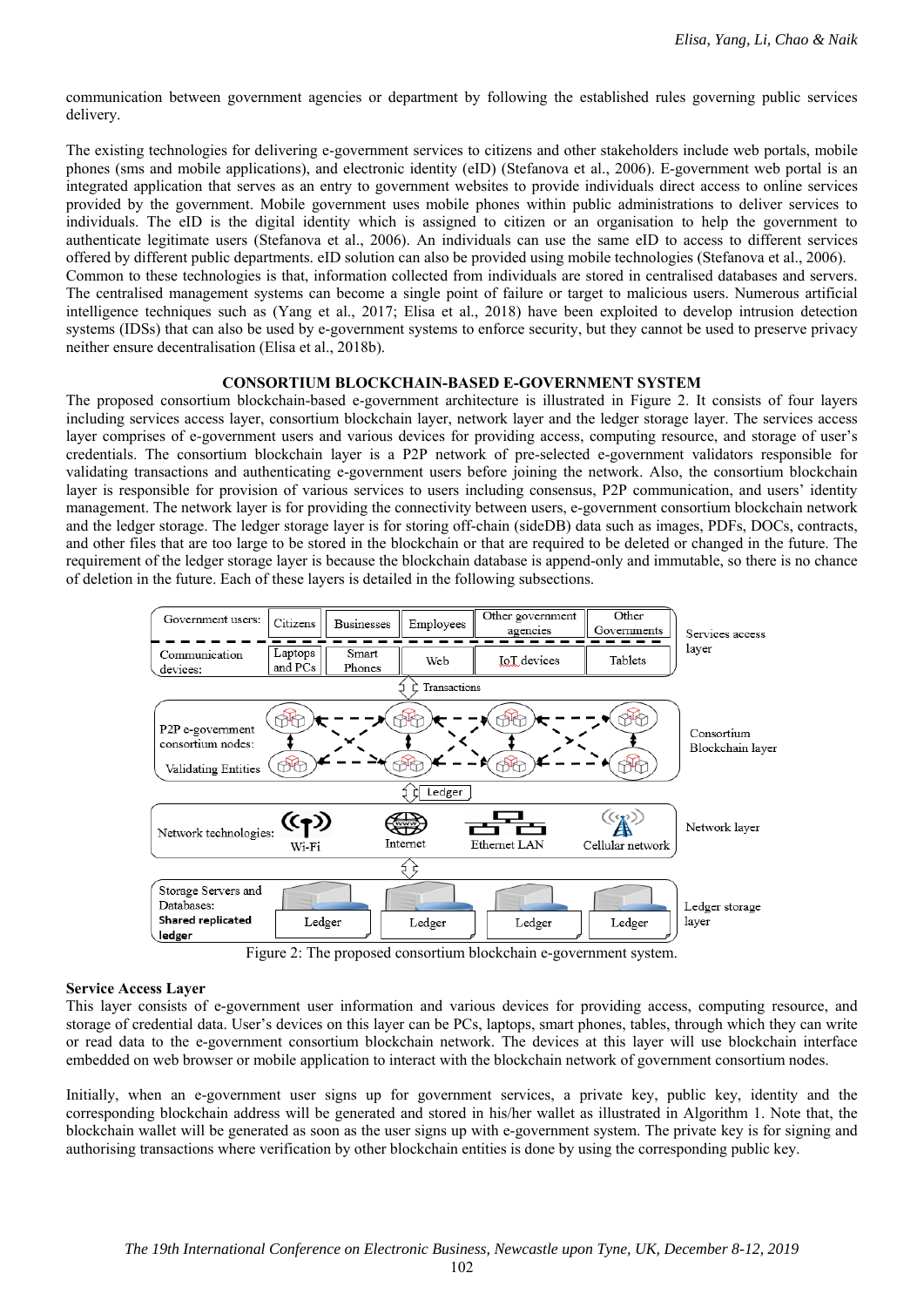Once an e-government user wants to access the service, the request is signed by the private key and get broadcast to the consortium blockchain of government peers. A copy of account information and transactions history for every user will be stored in the e-government consortium servers to facilitate account recovery in case the user loses the wallet password.

Algorithm 1 User Registration input: New user request output: Registered user  $u$ 1:  $(K_{pub}, K_{pr}) \leftarrow keysGeneration();$ 2:  $ID \leftarrow userIDGeneration();$ 3: wallet  $\leftarrow$  generateWallet() +  $(K_{pub}, K_{pr})$ ; 4: BlockAddress  $\leftarrow$  generateAddress() +  $(K_{pub}, K_{pr})$ ; 5:  $(ID, K_{pr}, K_{pub}) \leftarrow \text{walketStore}(uID, K_{pr}, K_{pub});$ 6:  $storeWallet(wallet);$ 7:  $u \leftarrow registeredUser();$ 

#### **Consortium Blockchain Layer**

The participants of this layer are the pre-selected government departments (validators), who are responsible for validating transactions and authenticating e-government user's registration with the consortium blockchain network. The departments that meet the requirements for pre-selected participants of the consortium blockchain network will be registered by using Algorithm 2. After registration, a node will receive a blockchain address, private and public key pair for signing and verifying transactions.

Algorithm 2 Adding pre-selected peer to the consortium network

input: A new participant node, A set of  $N$  nodes in the current consortium network output: Registered node  $m$ 1:  $(K_{pub}, K_{pr}) \leftarrow keysGeneration()$ 2:  $ID \leftarrow peerIDGeneration();$ 3: wallet  $\leftarrow$  generate Wallet() +  $(K_{pub}, K_{pr});$ 4:  $BlockAddress \leftarrow generateAddress() + (K_{pub}, K_{pr});$ 5:  $(ID, K_{pr}, K_{pub}) \leftarrow \text{walketStore}(uID, K_{pr}, K_{pub});$ 6:  $storeWallet(wallet);$ 7: for each  $n \in \{N-m\}$  do  $broadcastRegion(n, m);$  $8:$ 9: end for 10:  $m \leftarrow verifiedValidator();$ 

A number of validators amongst the consortium peers are required to validate any transaction before being added to the blockchain ledger. For instance, the consensus could be reached if a transaction is verified by twenty departments in a consortium blockchain with fifty departments in total. Thus, the validators collectively sign off transactions, grant or deny access to the shared blockchain ledger. Note that, the ledger in this layer is permissioned since only approved participants of the blockchain network have the access privilege. Any change to the blockchain stored in the consortium layer will be reflected by all participants in their copies as soon as it is realised. Additionally, the consortium blockchain layer provides e-government users the rights to create and submit transactions, access, and review their transactions.

The process for creating and adding a block to the blockchain by the validators is illustrated in Algorithm 3.

```
Algorithm 3 Adding a new block to the consortium blockchain
input: A set of N participants in the consortium blockchain network,
     A blockchain B including blocks from the genesis to b_n,
    Validation time T_c needed to create a block
output: A new block b_{n+1}A new blockchain B^\prime1: Initialise an empty set of transaction R = \{\};2: \omega \leftarrow electValidators(N);3: while validation time \langle T_c \rangle do
 4:for each n \in \{N - \omega\} do
         R \leftarrow R + \alpha \hat{d} dTransaction from User(n);
 Б.
       end for
 6:7: end while
 8: b_{n+1} \leftarrow newBlockC reaction(b_n, R);9: for each n \in \{N - \omega\} do
     signnewBlock(b_{n+1}, n);10:11: end for
12: B' \leftarrow B + b_{n+1};<br>13: for each n \in N do
      broadcastBlock chain(B', n);14:15: end for
```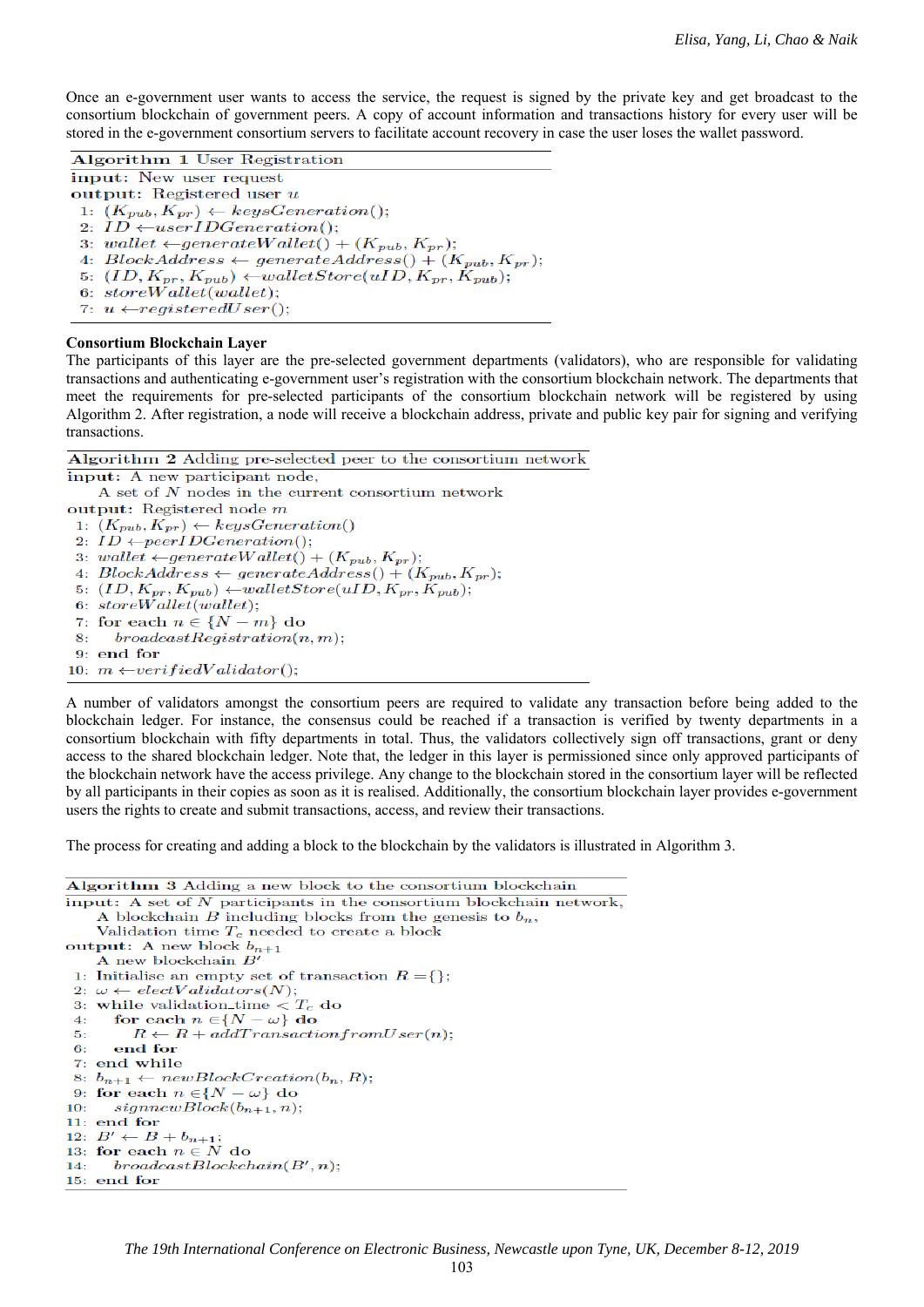The boundaries formed by the consortium layer of blockchain nodes and e-government users is illustrated in Figure 3. The communication between the consortium blockchain network and the services access layer happens on demand when users submit transactions.



Figure 3: The consortium blockchain-based e-government network.

### **Network Layer**

The main function provided by the network layer is the connectivity between e-government users, government consortium blockchain layer and the ledger storage servers. There is a wide choice of technologies that can be used on this layer such as WiFi, Ethernet LAN or cellular network. The participants of the consortium blockchain will use this layer to communicate transactions to/from the users and store new blocks in the ledger storage layer. Wireless communication provided by this layer will be used to support wireless devices whilst interacting with the e-government consortium blockchain network, because many governments around the globe are trying to incorporate wireless broadband networks across different cities using WiFi technology due to its great flexibility and convenience (Wireless Broadband, 2018).

# **Ledger Storage Layer**

This layer is introduced in order to enable storage and replication of government and users data. This layer will be used to store off-chain (sideDB) data such as pictures, contracts, PDFs, and other files that are too large to be stored in the blockchain or that are required to be deleted or changed in the future. The blockchain database is append-only and immutable; so they cannot be deleted in the future. This layer is so critical in case that data reuse is required as the data that are store in the blockchain network are immutable and difficult to be reused. The off-chain storage of data is required for documentation and verification in blockchain technology (Cachin, 2016). A hash value for the off-chain document will be produced and stored in the consortium blockchain ledger whilst the real document is stored in the ledger storage layer. Additionally, the data that are processed by the participants of the consortium blockchain will be replicated and stored in this layer to allow more storage spaces for the blockchain network devices.

### **PERFORMANCE EVALUATION**

A detailed technical analysis on the performance of the consortium blockchain is reported in (Dib et al., 2018), which helps organisations to evaluate the system before its adoption. The same performance measures, including the single transaction time and the number of transactions validated per second, were also utilised in this work, to evaluate the proposed consortium blockchain-based e-government system. All technical evaluations were performed by using the Ethermint protocol of Ethereum blockchain which support smart contracts over consortium network (Dib et al., 2018).

### **Performance Based On The Number Of Transactions Per Second**

The performance of the consortium blockchain network based on the number of transactions processed per second with increasing number of validators in the network, is illustrated in Figure 4. Note that, the ideal case happens when all transactions from the users are validated in one second or less. It is clear from the figure that, the number of average transactions validated per second decreases as the number of validators increases in the consortium blockchain network. This is because the communication overhead required to pre-vote for a node will process the transactions, create a block, and append it to the ledger. Thus, if a given consortium blockchain system requires a large number of validators, the transaction processing speed will decrease. In e-government systems, this may not be the case since all participating department save the same goal of proving public services, fewer validators is usually enough and trusted to process and validate transactions.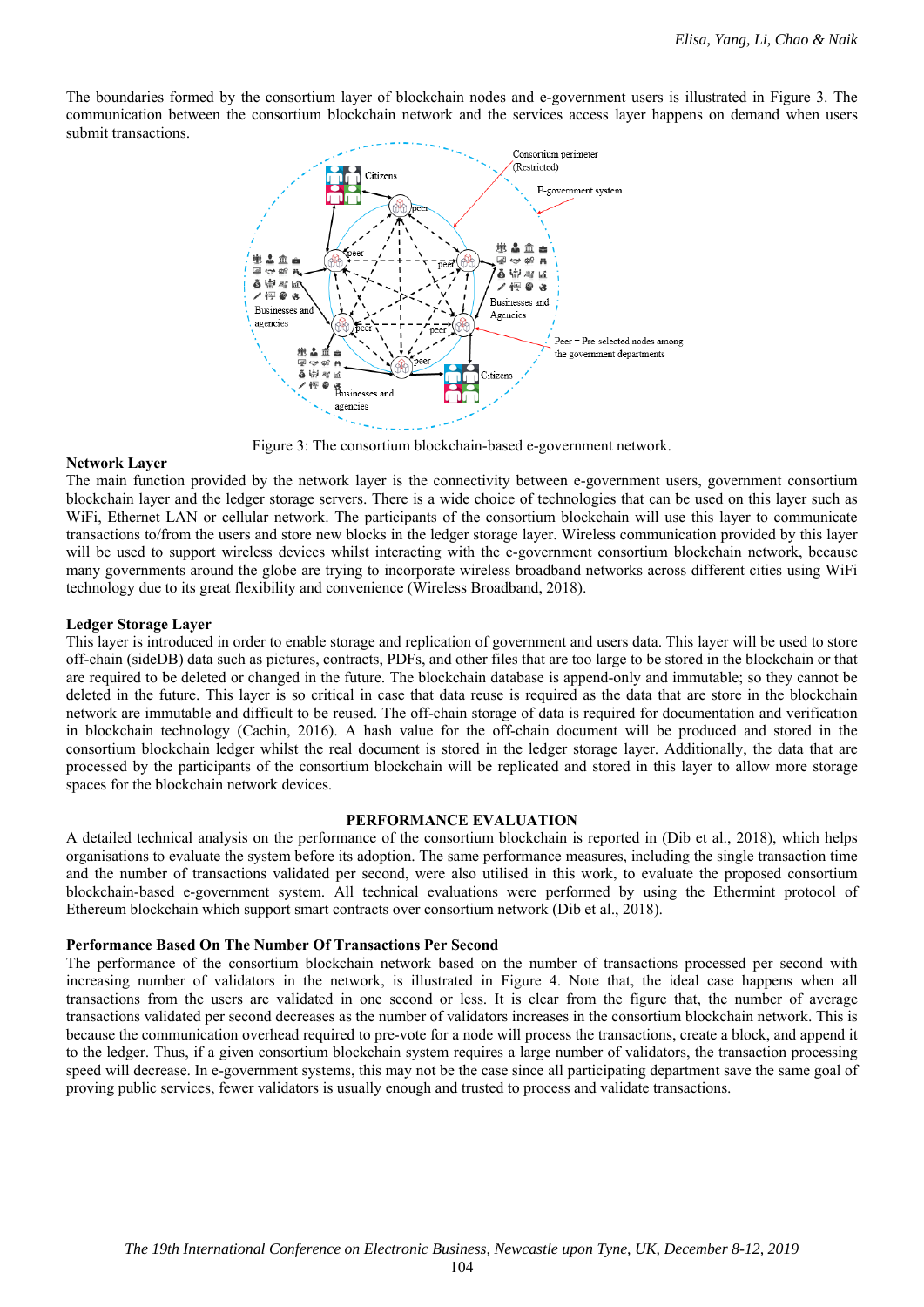

Performance: Transactions per Second vs. Transactions Throughput

Figure 4: The number of transactions per second against validators.

From this figure, a consortium network with 1, 2, 3 or 4 validators can validate 100 transactions in a few seconds, which is close to the ideal case. However, for a consortium network comprised of 8, 12, 16 or 20 validators, the network requires several seconds to validate 100 transactions, which deviates far from the ideal situation.

### **Performance Based On The Validation Time**

More time is required to valid a transaction as the number of validators increases in the consortium blockchain network, as shown in Figure 5. If a consortium network contains one validator, the average validation time is lower (less than 1 sec), however, validation time increases to almost 2 minutes when a network contains 20 validators in the experimental environment. Apparently, a compromise needs to be made between the desired network performance, the number of transactions sent per second, and the number of validating peers in a consortium blockchain network, which should be fully considered during the design stage. More specifically, an extra care must be taken to select the appropriate number of validators in the consortium network for a balance between security and transaction throughput.



Figure 5: Validation time against the number of Validators.

### **Evaluation On Security And Privacy**

This section presents a qualitative evaluation on how the proposed consortium blockchain-based system can prevent common threats to security and privacy in e-government systems.

*Prevention against distributed denial of service (DDoS) attacks* **–** Usually occur when attackers flood online services with massive traffic with fake requests in order to render the service unavailable. Generally, DDoS attacks tend to consume a significant amount of bandwidth and resources until the service is down. In the proposed consortium blockchain-based system, no centralised server that can be a direct target for DDoS attacks. The decentralised nature of the proposed consortium blockchain will allocate data and bandwidth to the less overloaded peers in the network to absorb DDoS attacks when it happens.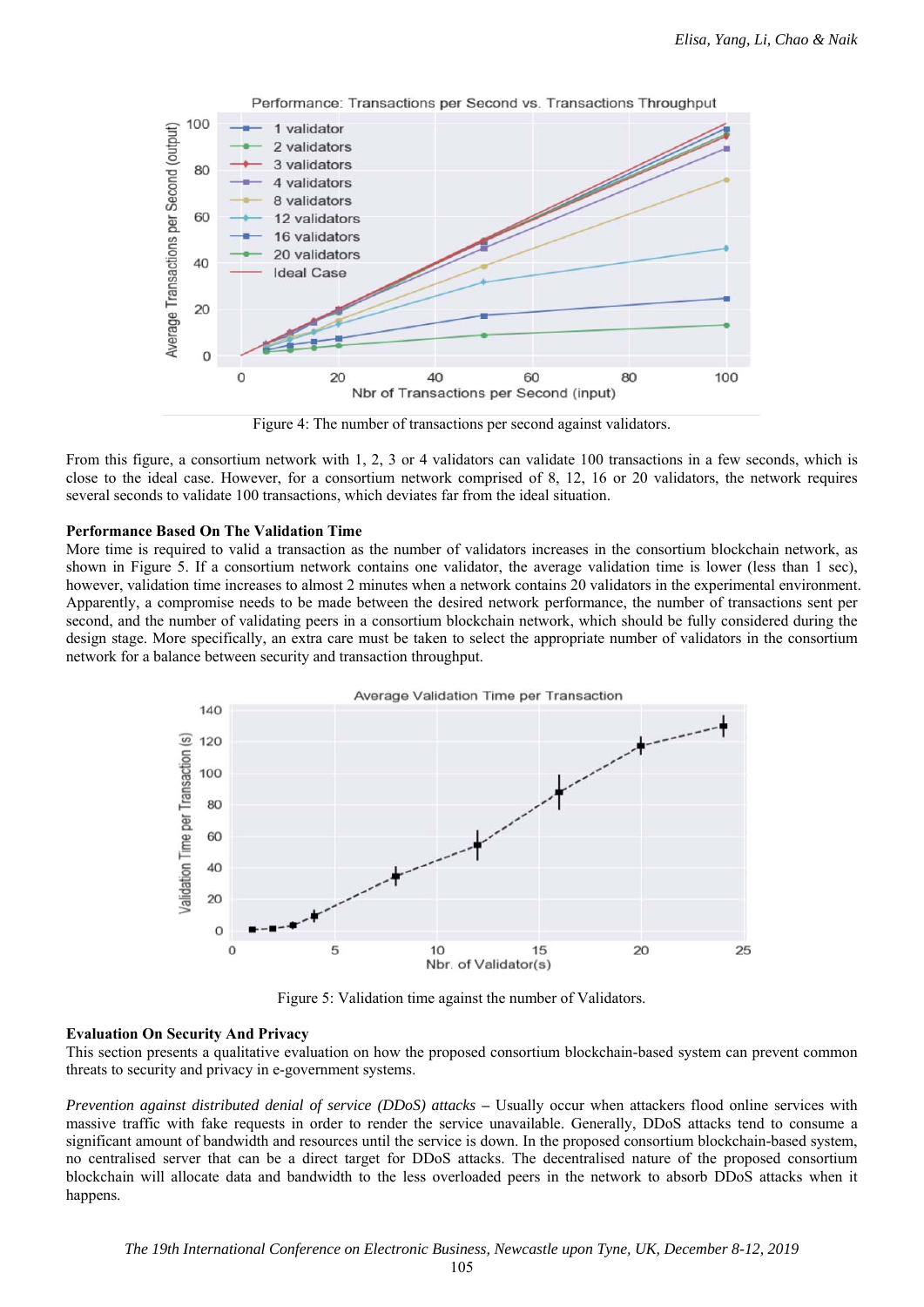*Authentication and authorisation attacks* **–** This may occur when the adversarial users try to take control of the consortium blockchain network so that they can authorise themselves or introduce fake nodes for authorising users whilst taking control of the network. This is impossible in the proposed system since all peers of the consortium network are pre-selected by an authorised entities from an e-government agency of a particular government beforehand.

*Threats to anonymity* **–** Anonymity in blockchain-based applications may open the door for criminals to carry out unauthorised activities (Elisa et al., 2018b). In the proposed system, the blockchain information is only available to the consortium peers and authorised users. Therefore, any adversary trying to set up an anonymous connection will be detected instantly since the validators verify all users who attempt to access to the information stored in the consortium network. The advantages of the proposed e-government consortium blockchain are summarised in Table 1.

### Table 1: Advantages of the consortium blockchain-based e-government network.

| Advantage                       | Description(s)                                                                                |
|---------------------------------|-----------------------------------------------------------------------------------------------|
| Fast transaction speed          | Only a selected group of participants process transactions.                                   |
| High scalability                | New participants can be added to a controlled number of consortium nodes when needed.         |
| Low transaction costs           | The transactions validators process transaction without incentives like in public blockchain. |
| Low energy consumption          | A voting mechanism is used to pre-select the validating nodes, no computation is needed.      |
| Low risk of 51% security attack | Random participants are not allowed to join the consortium unlike in public blockchain.       |
| High transparency               | Participants of the network know their peers within the consortium (more of enterprise).      |
| High data integrity             | Information is maintained in a consistent manner within the consortium network.               |
| High collaboration              | Different department and agencies will be able to share information on demand.                |

### **CONCLUSION**

This work proposes a secure and privacy-preserving e-government architecture based on consortium blockchain technology for effective information sharing. The performance evaluation on a single transaction time, the number of transactions per second, and the number of validators has shown that, the consortium blockchain can be adopted in e-government systems by carefully keeping fewer number of validators in the network. Additionally, the proposed architecture can offer advantages such as high scalability, high transaction speed, high data integrity, high collaboration, low risk of 51% security attack, low energy consumption, low transaction cost and anonymity, whilst simultaneously ensuring the required level of security and privacy in e-government systems. The active future work is to use Cyber-Defense Technology Experimental Research Laboratory (DETERLab) test bed environment to evaluate the proposed consortium blockchain-based e-government system for real time attacks.

#### **ACKNOWLEDGMENT**

This work has been supported by the Commonwealth Scholarship Commission (CSCTZCS-2017-717) and the Royal Academy of Engineering (IAPP 1-100077).

#### **REFERENCES**

- Biswas, K., & Muthukkumarasamy, V. (2016). Securing smart cities using blockchain technology. In 2016 IEEE 18th international conference on high performance computing and communications; IEEE 14th international conference on smart city; IEEE 2nd international conference on data science and systems (HPCC/SmartCity/DSS) (pp. 1392-1393). IEEE. Buterin, V. (2014). A next-generation smart contract and decentralized application platform. *white paper, 3*(37).
- Cachin, C. (2016). Architecture of the hyperledger blockchain fabric. In *Workshop on distributed cryptocurrencies and consensus ledgers , 310*, 4.
- Zheping Huang & Zen Soo(2019). Data leak exposes 364 million Chinese social media profiles tracked by police surveillance programme,security researcher says, South China Morning Post, Retrieved from http://scmp.com/tech/enterprises /article/2188662/ data-leak-exposes-364-million-chinese-social-media-profiles-tracked/.( accessed 27 September 2019).
- Dib, O., Brousmiche, K.-L., Durand, A., Thea, E., & Hamida, E. B. (2018). Consortium blockchains: Overview, applications and challenges*. International Journal On Advances in Telecommunications, 11*(1&2).
- Dorri, A., Kanhere, S. S., Jurdak, R., & Gauravaram, P. (2017). Blockchain for IoT security and privacy: The case study of a smart home. In *2017 IEEE international conference on pervasive computing and communications workshops (PerCom workshops)* (pp. 618-623). IEEE.
- Elisa, N. (2017). Usability, accessibility and web security assessment of e-government websites in tanzania. *International Journal of Computer Applications, 164*,42-48.
- Elisa, N., Li, J., Zuo, Z., & Yang, L. (2018a). Dendritic cell algorithm with fuzzy inference system for input signal generation. In *UK Workshop on Computational Intelligenc ,*Springer *,*pp. 203–214.
- Elisa, N., Yang, L., Chao, F., & Cao, Y. (2018b). A framework of blockchainbased secure and privacy-preserving egovernment system. *Wireless Networks,* 1–11.
- Elisa, N., Yang, L., Fu, X., & Naik, N. (2019). Dendritic cell algorithm enhancement using fuzzy inference system for network intrusion detection. In *2019 IEEE International Conference on Fuzzy Systems (FUZZ-IEEE)*, pp 1–6.